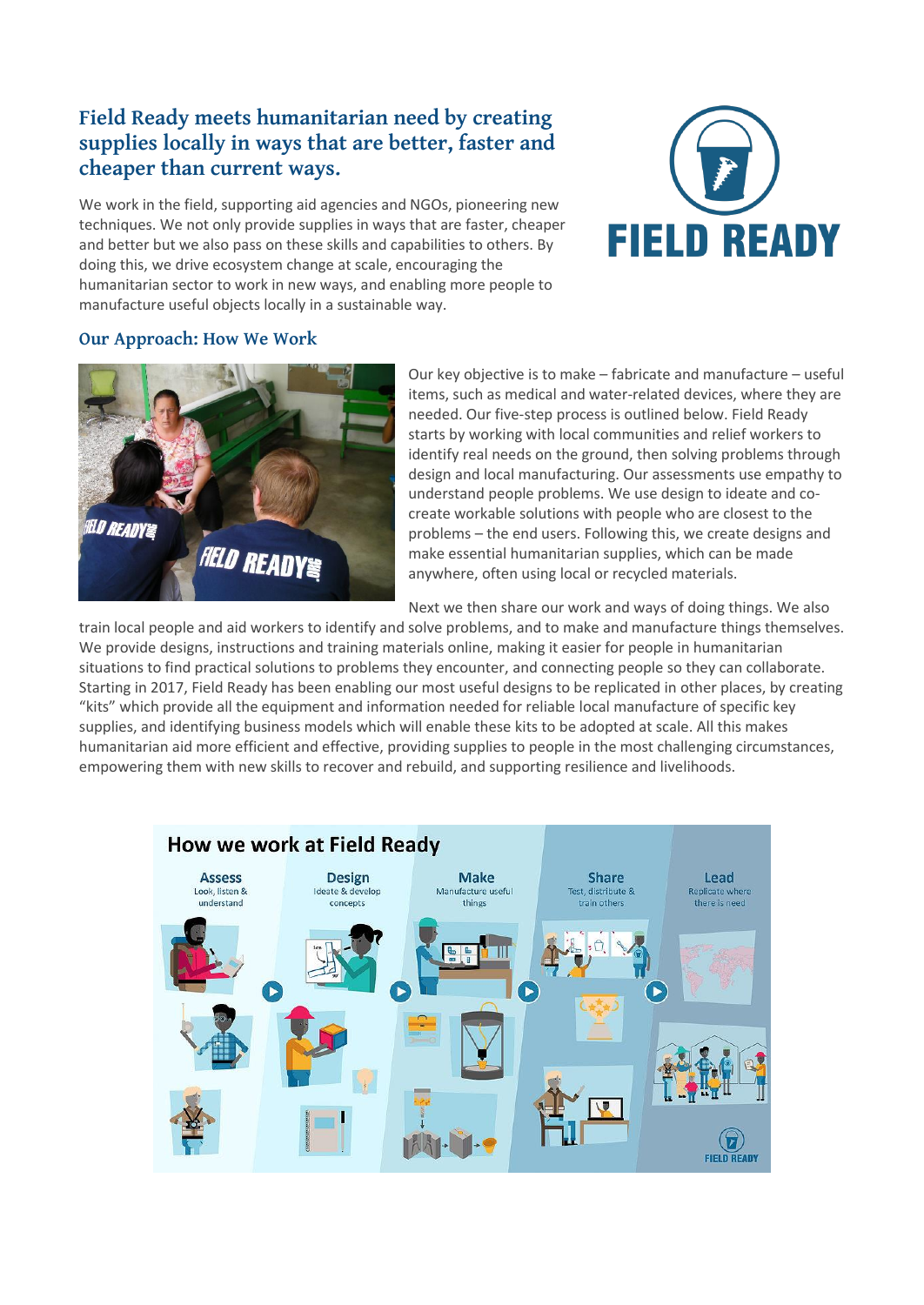

Unlike other aid organizations that emphasize technology, Field Ready is not focussed on a single manufacturing technique, product type or location, or "a solution looking for a problem." This means we find appropriate solutions to the problem in hand, and use fast testing and learning so that we can rapidly figure out what works, and what doesn't. This variety enables us to learn about both the breadth and depth of different needs and contexts, so we can spot opportunities reusing techniques and ideas, and develop rich and well thought out solutions that can be applied in many situations, enabling us to quickly grow our impact. So our innovation is not a technology, product or service but our approach itself. Ultimately, we are developing an ecosystem, incorporating both people and technologies, which will transform aid supply chains worldwide.



## **Case study: Replacement parts**

**Humanitarian operational need:** Following the 2015 earthquake, Field Ready spent some time at a hospital in Nuwakot District which had collapsed in the earthquake. Aid agencies had donated tents and emergency equipment, but unfortunately after only a few months many pieces of equipment had started experiencing failures due to the harsh environment. One of the worse failures was damage to a plastic socket on a power distribution unit in one of tents, depriving the tent of power. Because of this, the medical staff were severely limited in the services they could provide.

**Challenges:** In developing countries, high value assets such as medical equipment are often second-hand donations, not necessarily designed to be robust enough for these challenging situations. When they break, it is hard or impossible to get new components, simply because the equipment is often obsolete and parts are no longer available. In other cases, specific complex component parts are needed which are not available locally, and may take a long time to arrive.

**Field Ready response:** Field Ready's engineering team in Nepal measured up the original connector and created a 3D computer model for a replacement part. Field Ready teams often travel to the field with a field appropriate 3D printer, so the same day were able to print out and install the replacement part. The tent was able to receive power again, and staff could return to delivering much needed medical services.



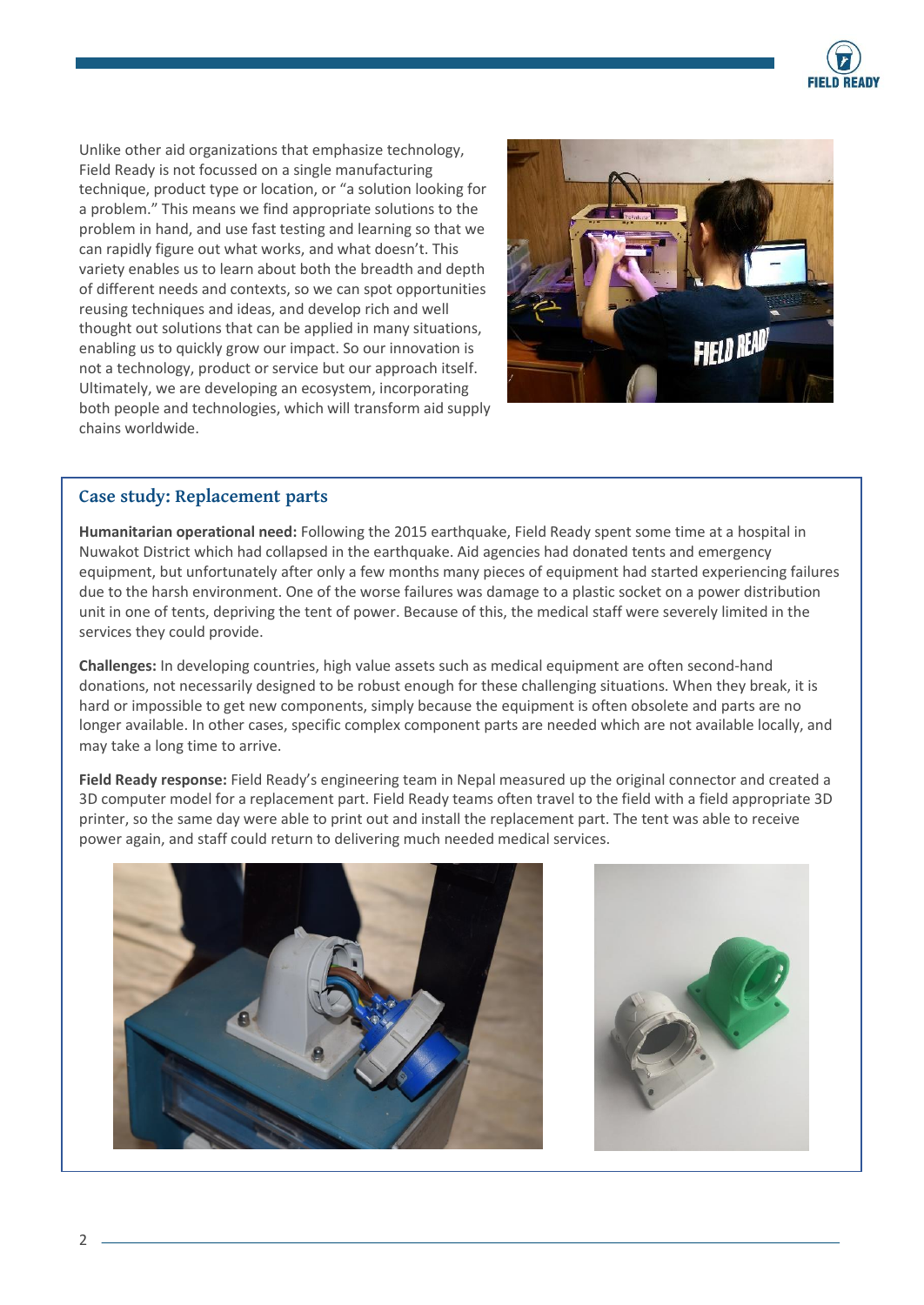

#### **Our results to date**

We have proven our approach using local manufacturing of humanitarian supplies using a variety of manufacturing techniques. This has been done in a variety of countries and contexts including the US, Haiti, Nepal, Kenya, and Syria. We have a wide range of partnerships, and are now extending our work in other humanitarian situations, field testing new manufacturing methods and new design solutions.

We've shown that it is possible to use 3D printers in remote and challenging settings, and that we can enable local people to identify their needs and make the items they require themselves. As part of the Syria response, we have designed a lifting airbag for use in search and rescue, which can be made where needed (including besieged areas) using local materials and simple techniques such as sewing and plastic welding, which is a fraction of the cost of commercial alternatives. We are now evaluating other techniques, including injection molding, and plastic recycling and reuse systems, and developing standard kits of robust manufacturing equipment suitable for field use, repairable and maintainable, and well documented, including all the manufacturing tools, plus necessary power and network infrastructure, needed to make a wide range of items.

# **Case study: 3D printed clinic supplies**

**Humanitarian operational need:** In Nepal and Haiti, we encountered small clinics where simple supplies were unavailable due to supply chain problems. In Haiti, we met midwives with no sterile supplies left, using pieces of string to tie off umbilical cords where a sterile closure was needed. In Nepal, clinics damaged by the earthquake were left short of basic medical equipment. Aid agencies were in the process of assessing the need and procuring these much need items, but supply chain issues meant that clinics were waiting 4-5 months for any equipment to reach them.

**Challenges:** Field Ready recognise the cate that needs to be taken when making medical devices in the field. At present, we focus on Class 1 disposable devices, or devices which do not require sterilisation before use. Whilst it is possible to produce some Class IIa and b devices with 3D printing technology, this would require a more involved product development process.

**Field Ready response:** Field Ready designers worked in the field to enable clinics to access a small selection of equipment more quickly. Items developed include disposable forceps, fetoscopes, otoscopes and simple orthotics devices (which can be thermoformed to provide at exact fit for the patient). In some cases we were also able to make product improvements through co-design with relief workers and clinicians – such as for a non-surgical kidney tray, where the 3D printed item is more stable and harder to knock over, whilst retaining a curve so it is easy to scoop implements out. As well as supplying items to meet local needs, we have shared the designs so others can reuse them elsewhere, and Field Ready teams use the designs in other responses.



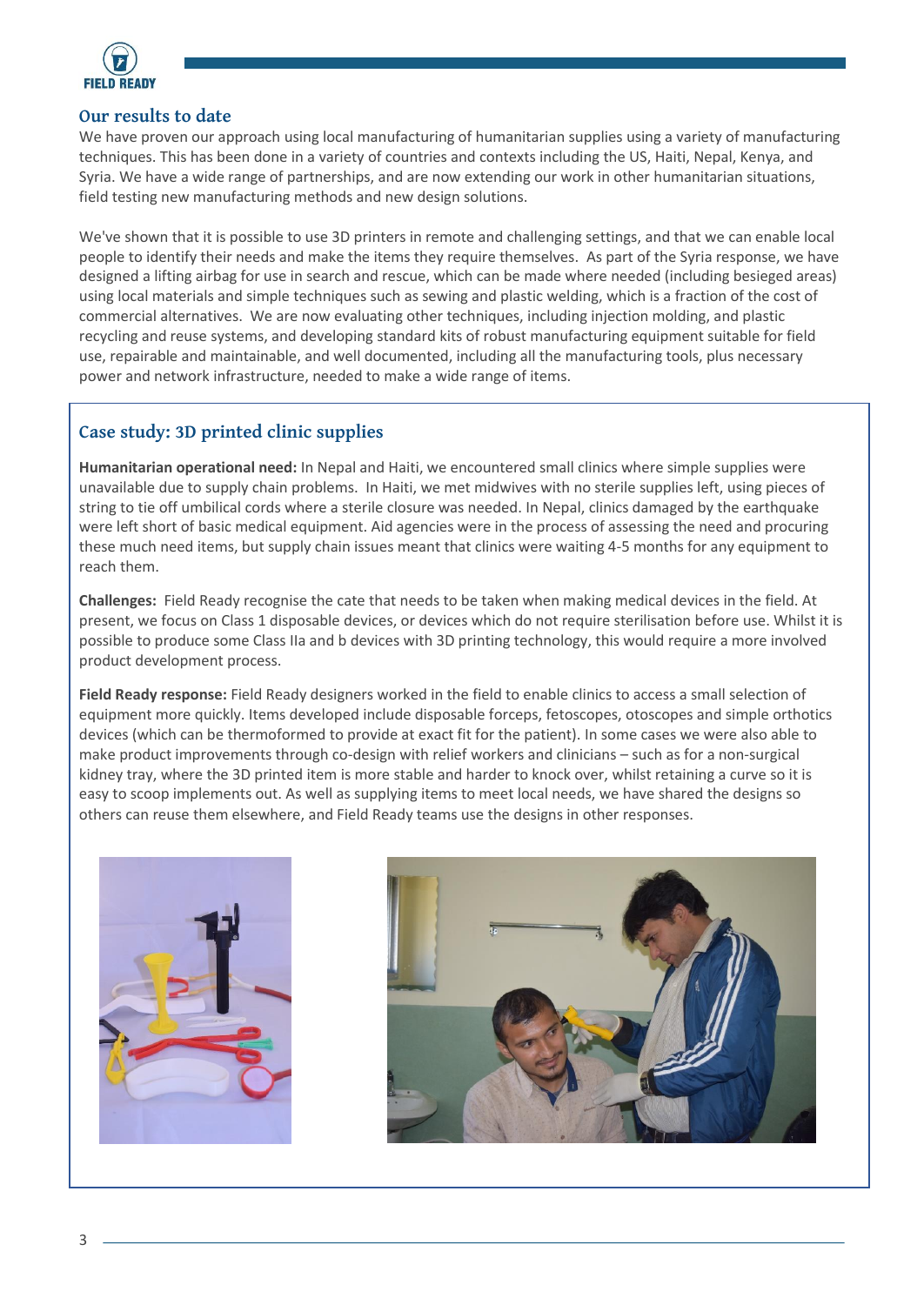



#### **Next steps**

Field Ready is expanding its work with more country deployments, new techniques and designs to help address operational needs. We are keen to work with new partners and to learn from them what problems and items are most urgently needed in the field, so we can both create local manufacturing solutions today, and plan deeper R&D for tomorrow.

Field Ready is currently a recognized leader and innovator around local manufacturing for humanitarian purposes, and we want to extend that in the coming months and years to catalyse sector discussion and learning about quality levels and safety standards for supplies used in relief work and crisis situations. Longer term, we plan further work on shared practice for quality control of distributed manufacturing in low resource environments, enabling more complex and higher risk items to be made in confidence in more locations. We would like to explore the potential of smart technologies, such as computer imaging, which can support quality assessment in the field, and also ways to indicate or certify the level of reliability of shared designs for digital manufacturing.

#### **About us**

Field Ready is a 501(c)3, a charity incorporated in the USA. We are active and mobile around the world, including in Nepal, Syria, and Jordan, and are preparing programs in South Sudan and Myanmar. Our management hub is in Chicago and we have an engineering hubs in San Francisco and Cambridge, UK. We work extensively with partners both globally and locally. Field Ready has been widely recognized for our work by various media outlets and through numerous awards including as one of 2016's "Most Innovative Organizations of the Year" by Classy.org and at the World Humanitarian Summit, Field Ready was recognised as one of the top five innovations in the sector.

Our team is made up of experienced humanitarians, engineers and designers, and incorporates expertise in building and growing international non-profit organisations, innovation and technology. Field Ready's co-founder and Director, Eric James, is a humanitarian with nearly two decades of experience leading disaster relief projects around the world, and is the author of "Managing Humanitarian Relief: An Operational Guide for NGOs." Cofounder Dara Dotz is a talented designer, who has pioneered 3D printing in remote environments on earth and in space, and empowering people through collaborative design; in 2016 she was honoured by the White House as a Champion of Change for making. Our global team also includes Andrew Lamb, former Chief Executive of Engineers Without Borders UK, Mark Mellors, a highly skilled mechanical engineer with experience in many sectors, and Laura James, an engineer with a Cambridge PhD and a track record of leadership roles in high tech and innovative startups and high growth organisations.